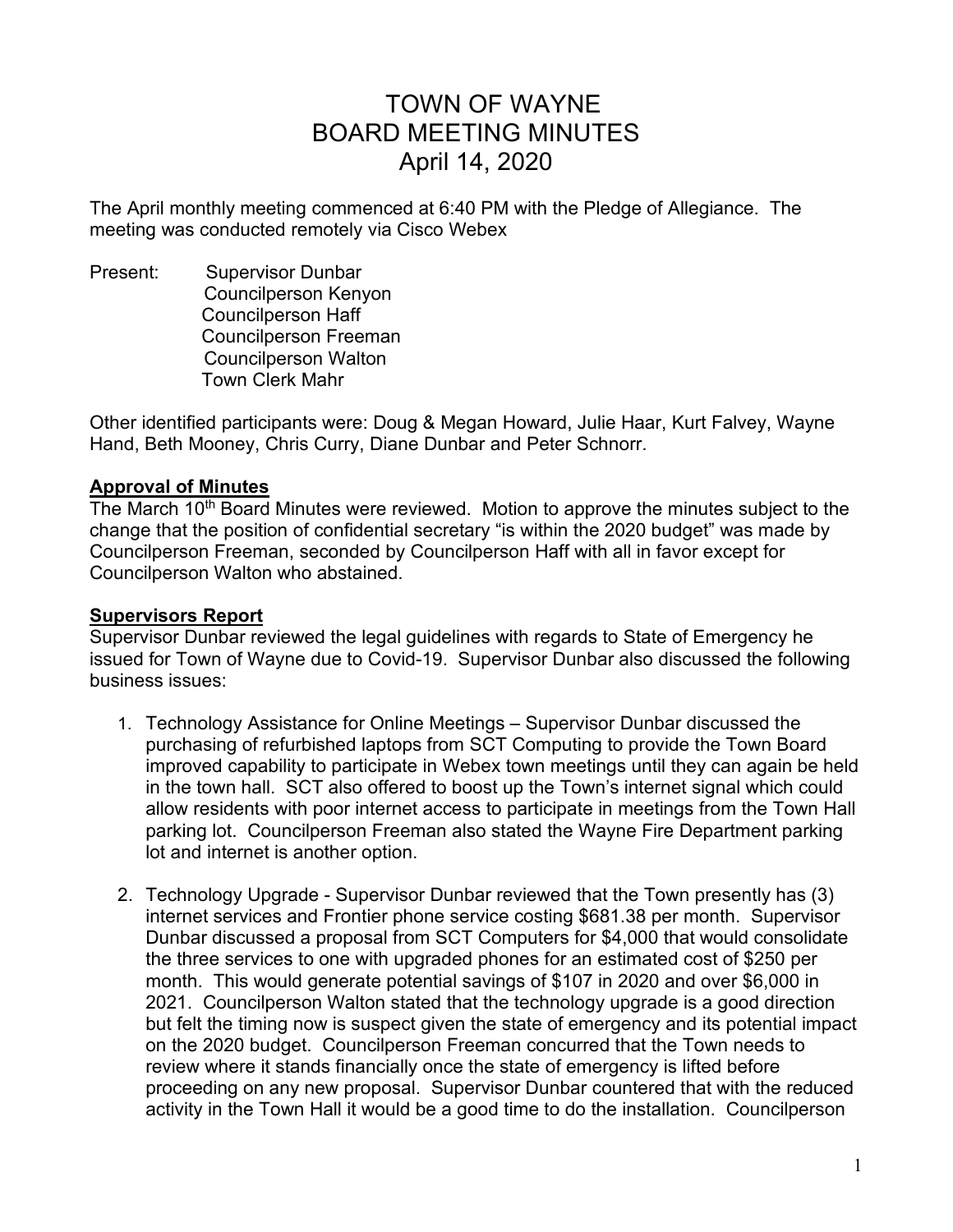Haff stated, in his view, this was not a necessary action for the Board to take in this meeting and should be tabled until the Covid-19 crisis is reduced.

- 3. Union Negotiation Supervisor Dunbar reviewed the status of the Highway negotiations. The talks have been delayed due to Covid-19 crisis which has caused complaints from the union.
- 4. Payroll Modification Supervisor Dunbar reviewed the implementation of direct deposit to reduce the need for face to face banking. Supervisor Dunbar also reviewed the requirements involved and the timing aspects.
- 5. Compost Opening Supervisor Dunbar tested a security camera as an approach to monitor the compost site for user compliance and presented some potential instruction signs. Supervisor Dunbar suggested the site could be open more days in the week with this type of monitoring and may not need any onsite personnel. Councilpersons Kenyon and Freeman recommended the site remain closed for (2) more weeks. The Board decided due to the Covid 19 crisis the compost site will stay closed While the Town remains under a state of emergency.
- 6. Covid 19 Quarantine Assistance Supervisor Dunbar reviewed Governor Cuomo's Executive Order requesting returning residents and visitors coming from high infection areas self quarantine themselves for 14 days upon their arrival. Supervisor Dunbar discussed what public service options the Town could provide for food and beverage deliveries. Potential budget savings to fund these services could come from reduced usage of the Boat Launch Stewards and Compost Site monitors. Councilperson Freeman reviewed what services are also available from Steuben County, the Food Bank, as well as, from Oak Hill Farms and Keuka To Go. Councilperson Freeman expressed possible insurance liability concerns if Town of Wayne used employees to do deliveries. Health Officer Beth Mooney will be the point person for coordinating the assistance. She will also put together a flyer for residents returning to the area.
- 7. NYSEG Hydro Property Supervisor Dunbar announced he would like to hold a special information board meeting on April 23 via teleconference to discuss potential opportunity options for repurposing the NYSEG Hydro property if it can be Councilperson Freeman asked if NYSEG had been contacted regarding this project. cquired. Supervisor Dunbar said he is awaiting a call back from NYSEG. The options Supervisor Dunbar has reviewed serve as a working document only and is not a proposal. Councilperson Walton asked what information would specifically be presented and why isn't the Board reviewing it prior to any public meeting. Supervisor Dunbar said the intent of the meeting is to review the history of the Hydro Plant project and would post information prior to the meeting.

The supervisor's report for March. was reviewed. Supervisor Dunbar noted that the cash positions for both the General and Highway funds reflected the tax deposits. The report also now shows the inflow and outflow of the Trust & Agency dollars. Supervisor Dunbar presented a graph that compared spending for first quarter of 2020 versus 2019. Stating that expenditures are \$30,000 less in the General and \$10,000 less in Highway. Councilperson Haff asked if it was possible to get a more detailed report on spending that looks at budget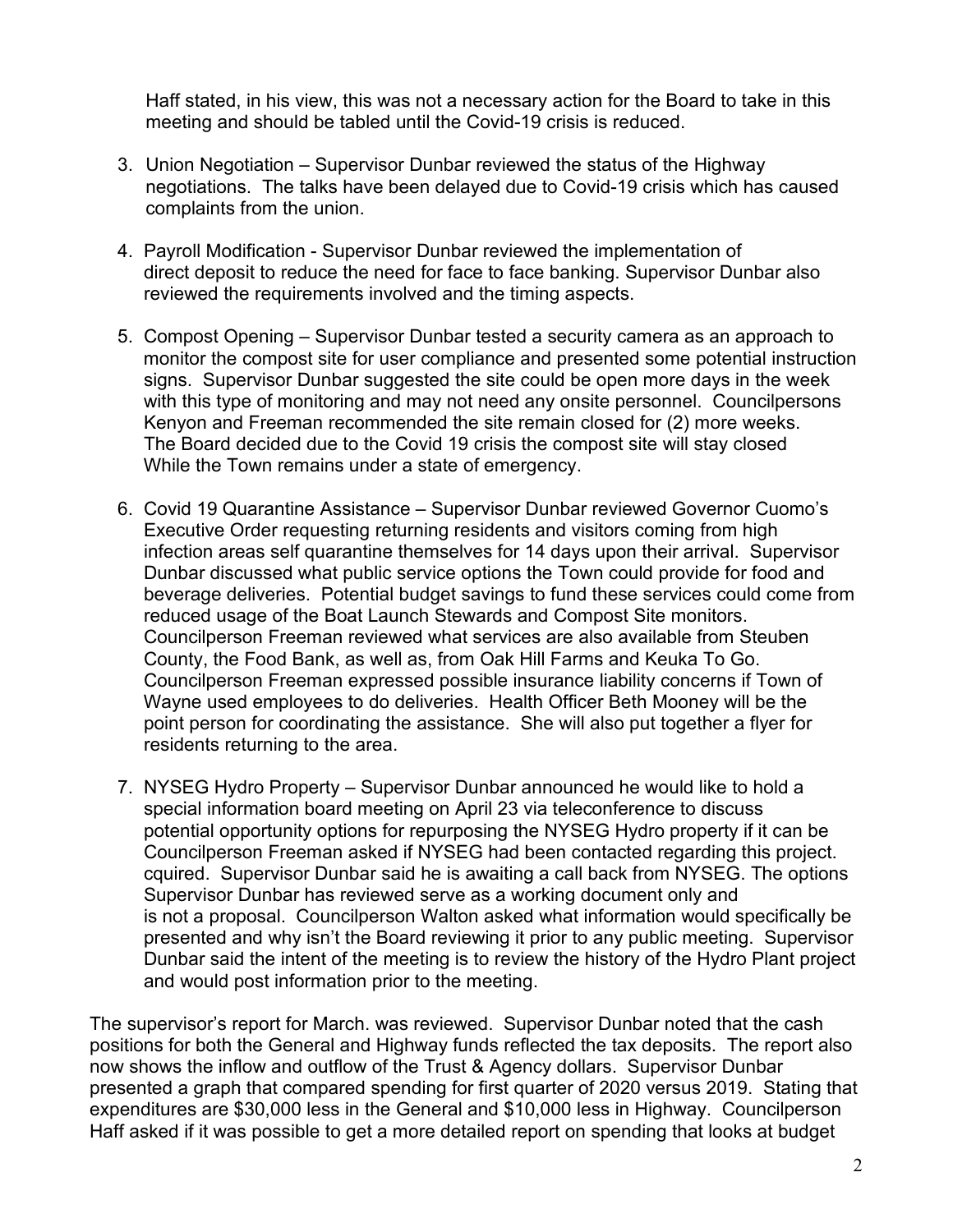line item detail. Supervisor Dunbar is to review. Motion to approve the Monthly Supervisor's Report was made by Councilperson Freeman and seconded by Councilperson Kenyon with all in favor.

Supervisor Dunbar recommended the board approve a resolution to adopt Budget modifications to transfer monies from the A1620.42 to

A4025.48 Water System Supplies

The Roll Call was as follows:

| <b>Councilperson Haff</b>    | Yes |
|------------------------------|-----|
| <b>Supervisor Dunbar</b>     | Yes |
| <b>Councilperson Freeman</b> | Yes |
| <b>Councilperson Kenyon</b>  | Yes |
| <b>Councilperson Walton</b>  | Yes |

#### **Clerks Report**

The Clerk's monthly report for March 2020 was presented with minimal discussion. Motion to approve the Clerk's Report was made by Councilperson Haff and seconded by Councilperson Kenyon with all in favor.

Abstract 4 Vouchers submitted were broken down by:

| • General Account | Vouchers 81–101  | \$25,779.73 |
|-------------------|------------------|-------------|
| • Highway Account | Vouchers 28 - 41 | \$5,037.63  |

Supervisor Dunbar explained the expense on Voucher 100 was a test run on utilizing Five Star Bank as a resource for the Town to do its pre-pay vouchers through electronic payments. Councilperson Freeman asked for more detail on the Harter Secrest & Emery invoice for \$5,980.50. Supervisor explained the invoice was for research performed on the NYSEG hydo- plant options should the property be purchased. Councilperson Freeman asked why the Board was not informed and Councilperson Walton asked to see what was the research output. Councilperson Haff requested for more detail on the second Harter Secrest invoice for \$2,378 for the records recovery investigation. Councilperson Haff referenced the January 21 executive session action that stated the investigation was being turned over the Steuben County District Attorney's Office to prevent the Town incurring more legal expenses with this issue. Motion to approve Abstract 4 excluding the Harter Secrest invoices was made by Councilperson Freeman and seconded by Councilperson Haff.

The voting was as follows:

| <b>Councilperson Haff</b>    | Yes |
|------------------------------|-----|
| <b>Supervisor Dunbar</b>     | No  |
| <b>Councilperson Freeman</b> | Yes |
| <b>Councilperson Kenyon</b>  | Yes |
| <b>Councilperson Walton</b>  | Yes |

Clerk Mahr to adjust the Abstract 4 vouchers accordingly.

Prior to the tax update a motion was made by Councilperson Kenyon and seconded by Councilperson Freeman to appoint Bill Feinstein to the Zoning Board of Appeals with all in favor.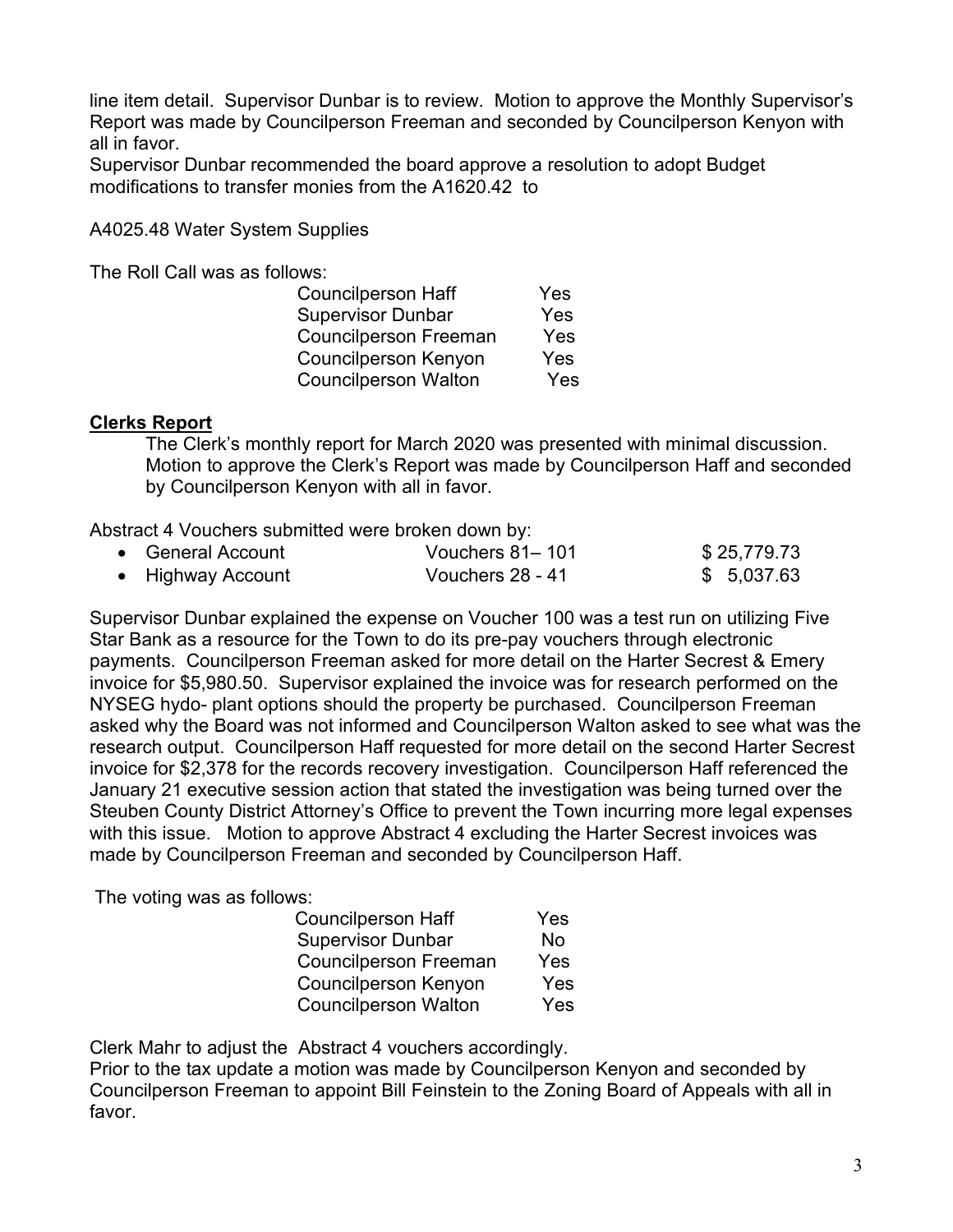## **Tax Update**

Clerk Mahr updated the 2020 property tax collections as of April 2nd \$2,425,949.55 has been collected. \$2,874.52 is in penalties. \$96,391.52 remain outstanding. Steuben County has extended the collection period to April  $30<sup>th</sup>$  due to the Covid– 19 crisis.

# **Assessor**

The revaluation letters have been sent out to the tax players. As of now the tax roll meetings with the Assessor and the Board of Assessment Review (BAR) remain on schedule for May but is subject to change. Assessor Oliver will publish the tax roll review and BAR dates.

## **Justice Report**

No Justice report was presented due to the Covid- 19 crisis.

#### **Highway Superintendent Report**

Highway Superintendent Doug Howard discussed journal activities for the month of March primarily with regards to snow plowing, sanding and salting. Councilperson Freeman asked what was the impact of the Covid-19 crisis on the work schedule. Superintendent Howard stated he has staggered the highway work schedule according to County guidelines with work starting at 5:30 AM. The Town clean up scheduled for May 16 will be rescheduled to the fall and the dumpsters ordered have been cancelled. LED lights have been installed in Keuka Village and there will be drain pipe replacements made on (2) sections of East Lake Road in April.

A discussion ensued about adjusting the passed resolution for the budget modification for water system supplies. It was decided to leave the resolution as is and make any additional adjustments in May.

#### . **Code & Zoning Officer**

Review of monthly report was presented with no discussion. Since there have been no Zoning or Planning Board Meetings since November and January respectively their minutes remain in draft mode.

## **Watershed**

No monthly report was reviewed due to the Covid -19 crisis.

## **Dog Control Officer**

The monthly report was reviewed with no discussion. The updated proposed Dog Laws for the Town need to be sent to Harter Secrest for review. The rabies clinic schedule for June 13 may need to be rescheduled depending on status of the Covid – 19 crisis.

## **History**

No Monthly report was presented.

## **Web Statistics**

Review of monthly report was presented with no discussion.

#### **New Business**

Councilperson Walton restated his concerns about having an informational meeting on the 23<sup>rd</sup> regarding the NYSEG hydro plant. Councilperson Freeman asked that the board be able